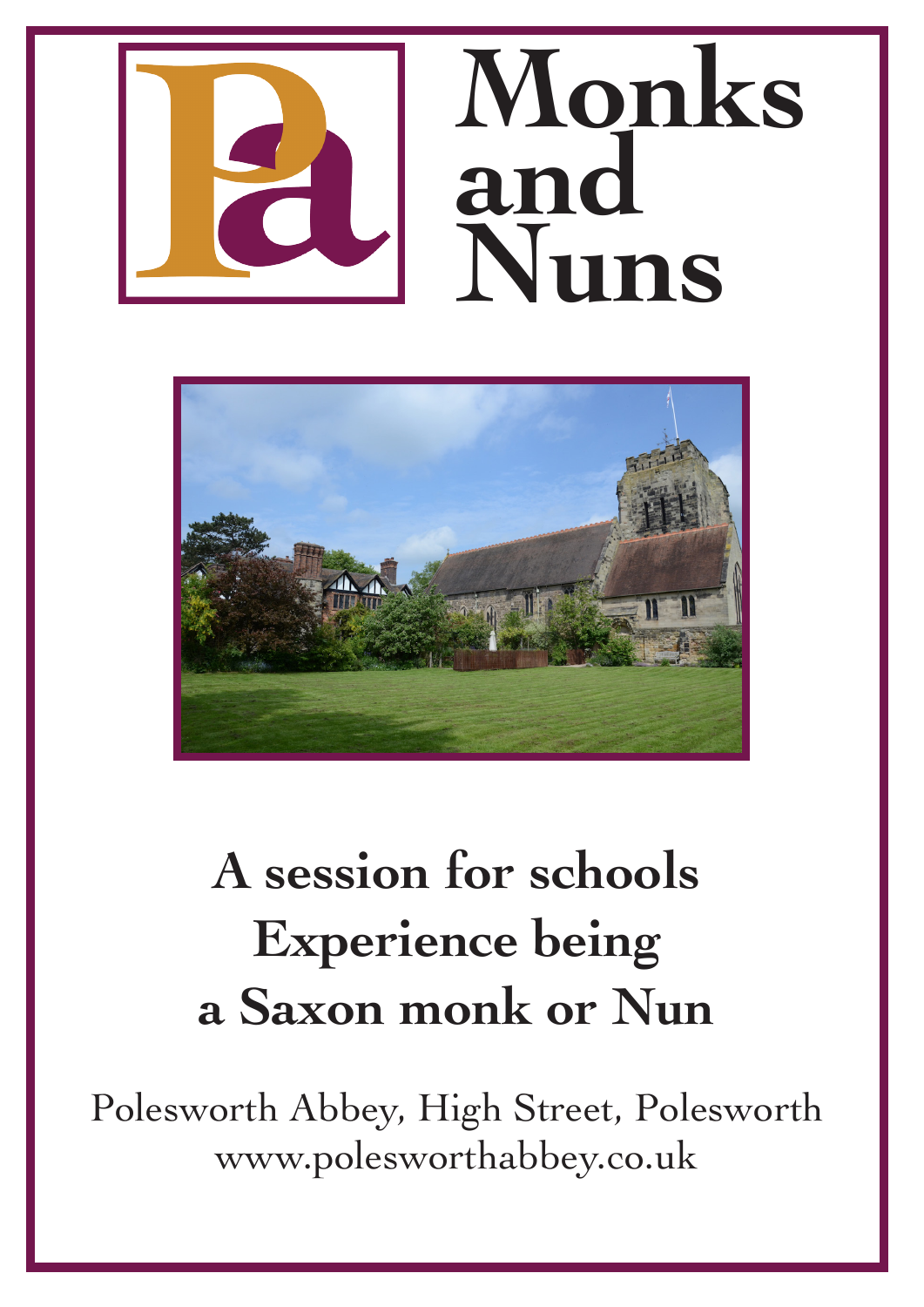#### The Project

Monks and Nuns will be a days' outing for your school. Your children experience being a monk or a nun in Saxon times and have the experience of the Abbey and of the Viking raiders. New Monks Nuns has been reviewed and changed to help schools fulfill the Curriculum in history and RE. Our New Monks and Nuns at Polesworth program, like it's predecessor involves roll-play, plenary sessions and lots of small-group experiences. There are problems to be solved, things to be made, and items to take back to school, as well as worksheets and a Teachers Pack. The length of the day will depend on exactly when your school can arrive, usually between 9.00 am and 10.00 am.

A maximum of 60 children can participate in Monks and Nuns at Polesworth each day. There is provision within the timetable for lunch, we ask you to see that the children bring simple food  $-$  nothing pre packed  $-$  which is eaten Refectory-style. An audio-visual presentation replaces the 'lector', and provides the children with more background information, and also identifies how the present-day links to the values and community concerns of the Saxon nuns.

Monks and Nuns is usually available between Easter and October (till half-term) and your day will need to be booked in advance. We are aware that schools may be covering Vikings in their autumn term and can offer this project both in the late summer term and in the autumn too.

Polesworth Abbey is a Scheduled Site: parts of the Cloister Wall have been reconstructed and we have Family Trails engaging children and adults in discovery about the Abbey inside and out. There is the enigmatic mound and the results of archeology can be presented during the day for your school. There is a Medieval Gateway and this is used as part of the project. The children visit the Porter and learn about the Gatehouse as a fortification and as an entrance to Saint Editha's Shrine. Small group activities engage children with the Scriptorium, Apocathary and Infirmary.

## A VISIT TO Monks and Nuns at Polesworth

Monks and Nuns at Polesworth will exceed all your expectations for a School Visit:

The School's coach will be parked at Coach Park near to river Anker in Polesworth. Our visitors will walk over pedestrian river bridge to Church Walk  $-$  the way to the Abbey. Church Walk is picturesque, and as the children begin to see the Abbey buildings they will be met by a Sister in costume. The roll-play has already begun. They will enter the world of the ninth century and live the next hours learning their place and skills in the Benedictine life of the Abbey.……

Children leave their bags and coats in the Refectory and at the back of the Abbey Church receive their habit. They will be made aware of the Viking presence and possible threat. During the morning they will take part in three small groups activities, and during the afternoon there will be a further three activities. During the day they will return to the Church and Refectory, which will become their fortress when the Viking battle begins.

When the children leave they exchange their habit for the Monks and Nuns at Polesworth badge.

Roll-play activities: groups and plenaries The small group activities will be:

writing in the Scriptorium  $-$  this activity takes place in the Abbey church, carrells provide the ma-

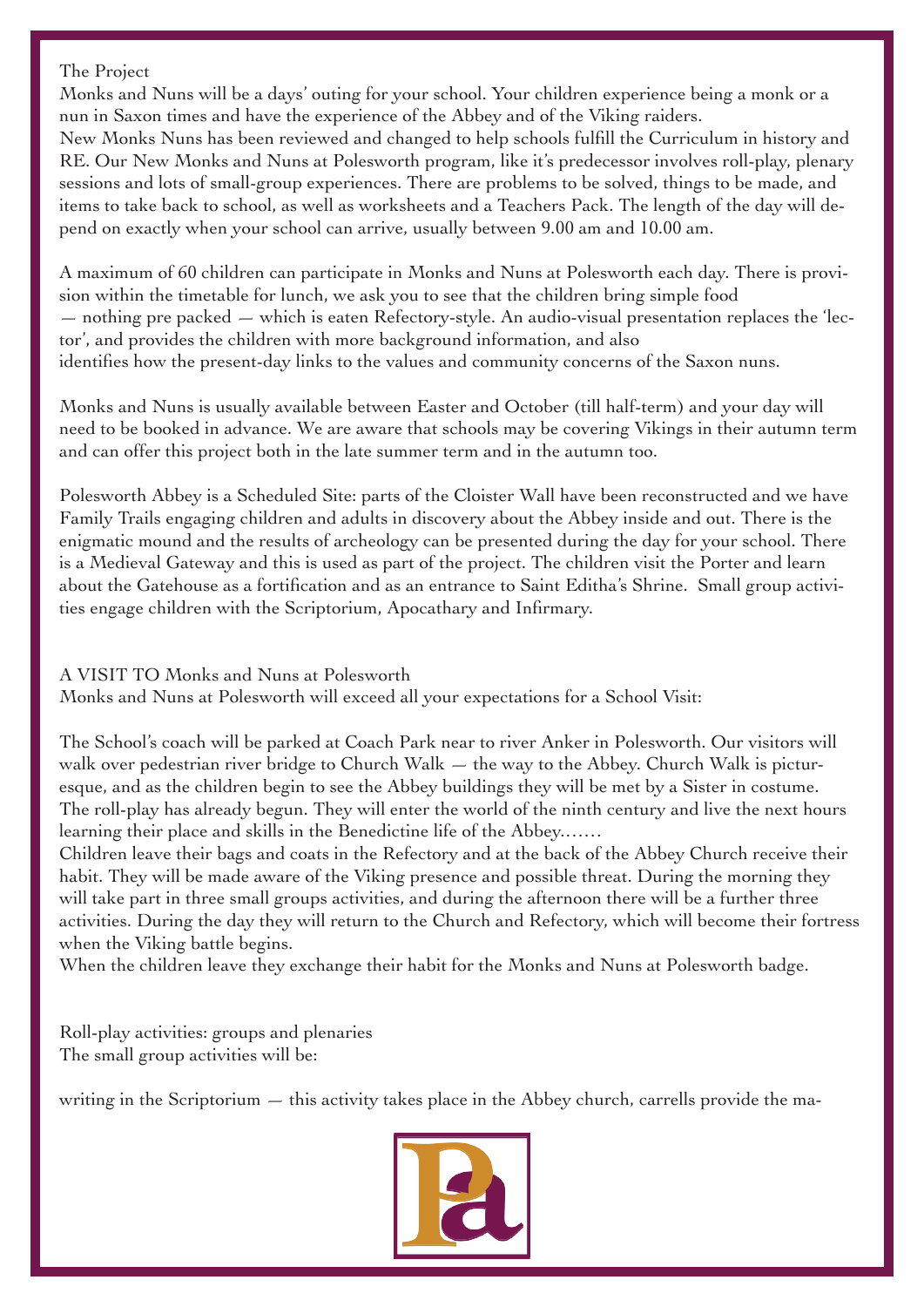terials needed and the atmosphere is perfect in Abbey vestry. Children see aspects of the Lindesfarne Gospels and other texts, including the local Litchfield Gospels. Children will write and stamp on vellum. They will practice pen sharpening and especially focus on 'illumination'. They will also make soap from herbs in the medieval style.

A visit to the Herbs and the Physic Garden — this is situated outside in the Sensory Garden and includes the Abbey 'Carp' pond, important for a balanced diet. We consider Herbs and their uses, poisonous herbs, medicinal, and culinary uses. The development of medicinal herbs in the form of potions and poultices follows when children are challenged to make 'remedies' for various ailments in the Apocathary.

the monastic cell  $-$  The Monastic cell is located in the Abbey grounds in the stables. Visitors will see the simple bed, and covers, the use of straw, prayers for a quiet night. The night is punctuated by prayers.. the infirmary  $-$  The Infirmary is also located in the Abbey

grounds and is part of the Apocathary. Here visitors will see cures, think about operations, and the potions that were brewed for the sick. You will meet Cedric who is a traveller, recently arrived that the Abbey and in need of your medical skills. Artefacts you will use include pestle and mortar etc

games — if time allows our presentation includes the opportunity for you to learn three genuine medieal games played in the Cloister. This is the Abbey 'recreation' and you will be able to challenge others and take back to School new ideas for playtime.

#### YOUR DAY AT POLSWORTH ABBEY

- —YOUR ENCOUNTER WITH THE VIKING RAIDERS
- The year is 874, the Vikings have overwintered ... nearby
- 9.30 dress ready for
- 9.45 am plenary… see 'Opening' below
- 10.30 Scipt/Inf, Apoc, Candles/Gatehouse
- your day will be interrupted by summons to The Hall [the bells sound the warning] 12 noon Raid…. Skirmish battle – injured…
- 12.45 pm into Abbey:

• we should take the dane geld with us into the Abbey, in case the raiders come  $-$  we can pay them to go away..

- we should light candles  $-$  the ones that (some of us) have made
- the wounded Viking is brought in
- do we have medicine, balm for him  $-$  the dilemma of treating or not treating an enemy

• read a prayer that we have written 'illuminated' (about all our enemies.. reconcile… aspirational: something we heard in the Scriptorium..)

and then lunch in Refectory...

• 1.15 pm everyone goes back to their small group activities, wondering what is going to happen. [Claxon sounds again…]

• 2.00 pm no battle, arrival of Jarl Guthrun… with some warriors…also King Alfred …. danegald,

 $-$  telling the story of what happened and bringing the day to a close. We hint that the dane provinces will be won back in the years to come by Aethelflaed of Mercia and Edward the Elder of Wessex during 916 and 917.

• pm disrobe and depart

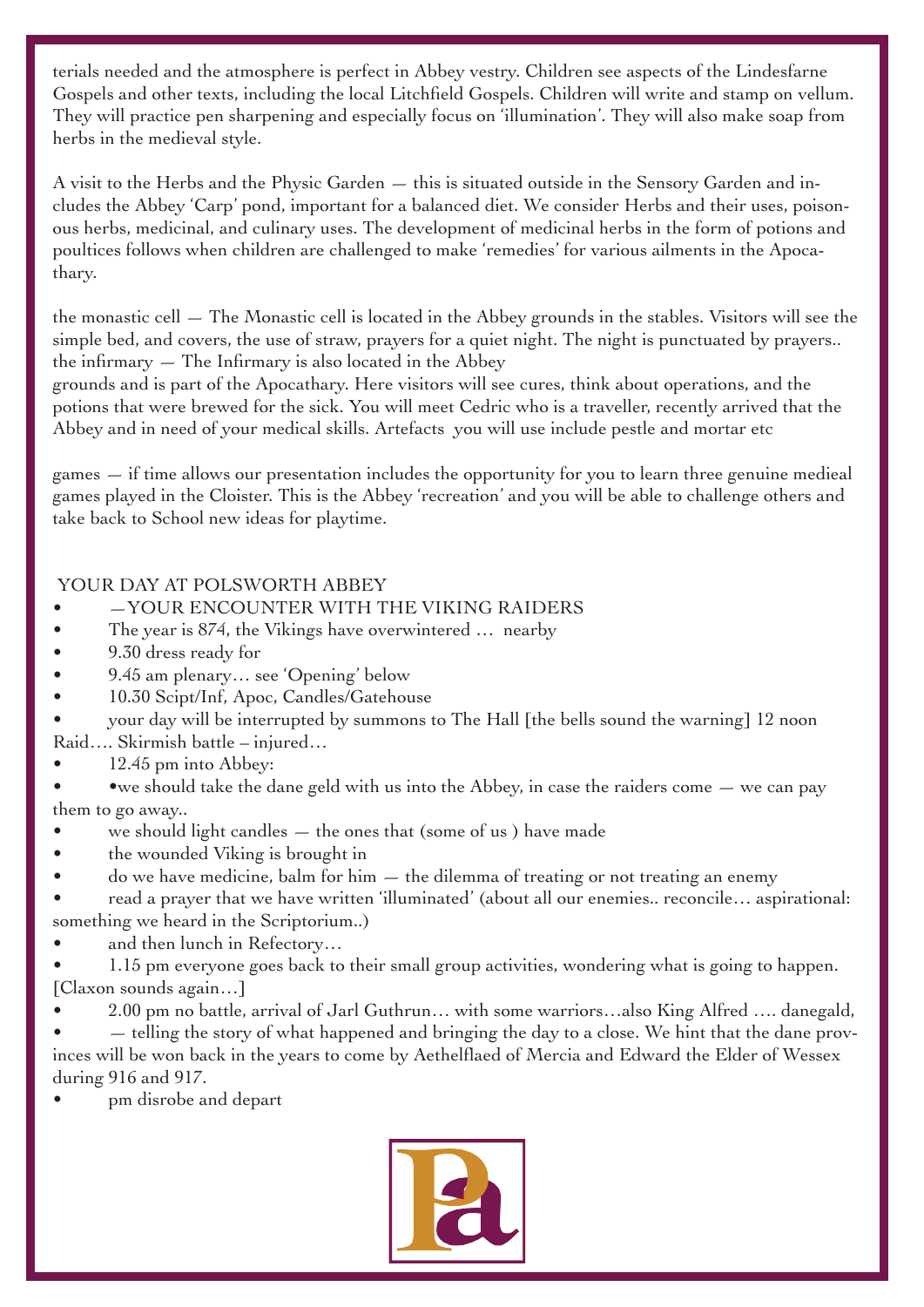- Script for Introduction first plenary session
- this should take 40-45 minutes
- A presentation: (10 minutes)
- $time$  and Sacred time  $-$  Christian ideas of reverence

• a few things about monastic life: artifacts to be shown briefly expressing humility, service, and justice

• foundation and leadership, service – pictures of sisters, and Abbess… also Abbey buildings, illustrating monastic family, servant leadership, service and patient endurance

• location and threat of Viking raids, captured weapons… Apocathary, Infirmary… illustrating about peacefulness, wisdom, friendship, hope, and touching on trust, forgiveness, and koinonia

Summary  $-$  show drawing of Abbessess, King Aetherlred, illuminated texts... and Dane geld  $$ compassion and prudence

• A brief plenary activity: (5 minutes)

A dialogue presentation which includes a discussion about 'the knife' and weapons (5 minutes)

The first presenter describes the day to the children and inviting participation, including support if the raiders come today (2 minutes)

Leaders explain about the activities, how the monastery contributes to the welfare and values of the community  $(2 \text{ minutes each} = 10 \text{ mins})$ 

• Mother Editha speaks briefly and invites everyone to consider about treatment of wounded Vikings (8 minutes)

• Children and staff, leaders and small activity helpers move off to their first activity.

• A guided tour is available focusing on how learning from this site can inform students about heritage here at Polesworth and communicate skills for appreciating heritage in other places.

• Shop

There will be an opportunity for children and adults to purchase items from the day's experience including quills and herbs, soap etc.... You can let us know if you want to have the shop open, usually near the end of your day with us at Polesworth.

Saxon Building

Ideally there would be a small Saxon building on the site to provide a contrasting experience about what life would be like in Saxon times outside the safely of the monastery. At the present time the present-day Abbey is in the process of constructing a medieval building. The plan is to build a 2 post peoples' dwelling with thatched roof employing traditional skills.

• Figures below based on similar project at The Bishop's Wood Study Centre, Worcestershire.

## National Curriculum

The activities provide experiences within the provisions of the National Curriculum. Curriculum Statement: "Through this visit pupils will engage with a faith community at Polesworth Abbey and experience aspects of the way of life current in Saxon times but reflected

• today in the life of the parish community — concern for others, everyone in the community; welcome and integration; a truly life-embracing and world-extensive view of life's purpose.

• They will learn about Saxon times, Danelaw, Viking raids and invasion; Alfred the Great and Athelstan, Danegeld, and Anglo-Saxon laws and justice.